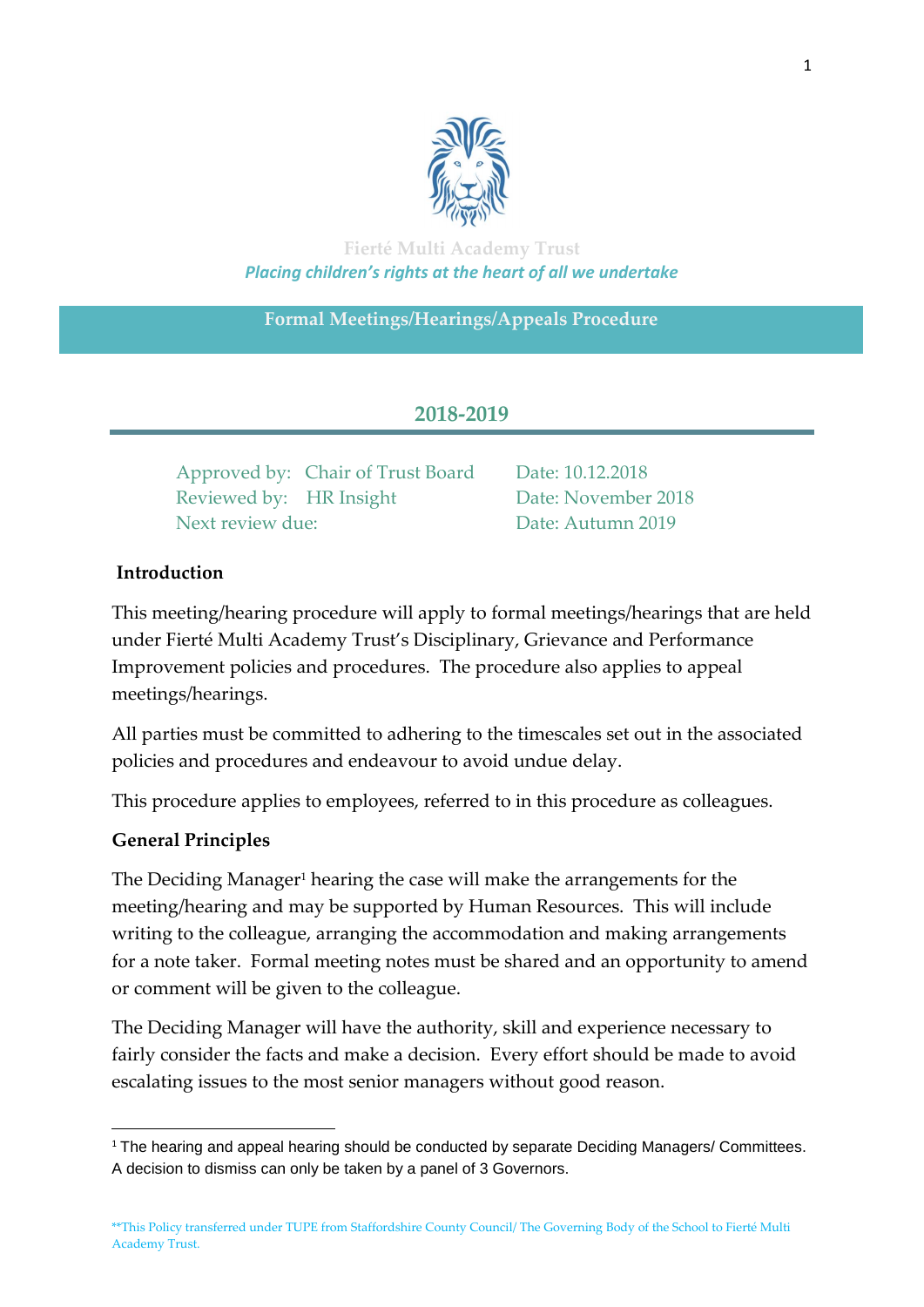For appeal meetings/hearings, the Appeal Deciding Manager will be someone who has the appropriate level of authority but who has not previously been involved in the earlier decision and has the authority to overturn the decision made at the earlier hearing/meeting.

# **Arranging the meeting/hearing/appeal**

A letter inviting the colleague to attend a formal meeting/hearing/appeal must be sent in writing at least **10 working days** before the meeting/hearing/appeal.

Colleagues must provide copies of any relevant evidence they intend to refer to, at least **3 working days** before the meeting/hearing/appeal

# **Invitation to the meeting/hearing/appeal**

The invitation will contain sufficient information about the alleged misconduct or poor performance concerns and its possible consequences to enable the colleague to prepare to answer the case at a meeting/hearing/appeal. It would normally be appropriate to provide copies of any written evidence, (which may include any witness statements, or evidence from the informal approach) with the invitation.

The invitation will also give details of the time and venue for the meeting/hearing/appeal and advise the colleague of who will be present and their right to be accompanied at this.

#### **Attendees at the meeting/hearing/appeal**

The Investigating Manager or prior decision makers or any witnesses will **not** be called to attend the meeting/hearing/appeal as standard unless requested to do so. The investigating manager or prior decision maker will be available to answer clarification questions at the meeting/hearing/ appeal if so required. The investigation report and written statements will be relied upon as evidence. The colleague has the right to request that a witness (s) attend the meeting/hearing/appeal. Colleagues will be expected to present any character witness evidence in writing rather than require the witness to attend the meeting. However, witnesses whose evidence is not challenged will not be called. Where a witness is required to attend the Deciding Manager hearing the case will invite them in writing.

#### **Non-attendance at formal meeting/hearing/appeal**

If the colleague or their companions are unavailable to attend, they may propose a new date no more than **five working days** from the date of the original meeting/hearing date.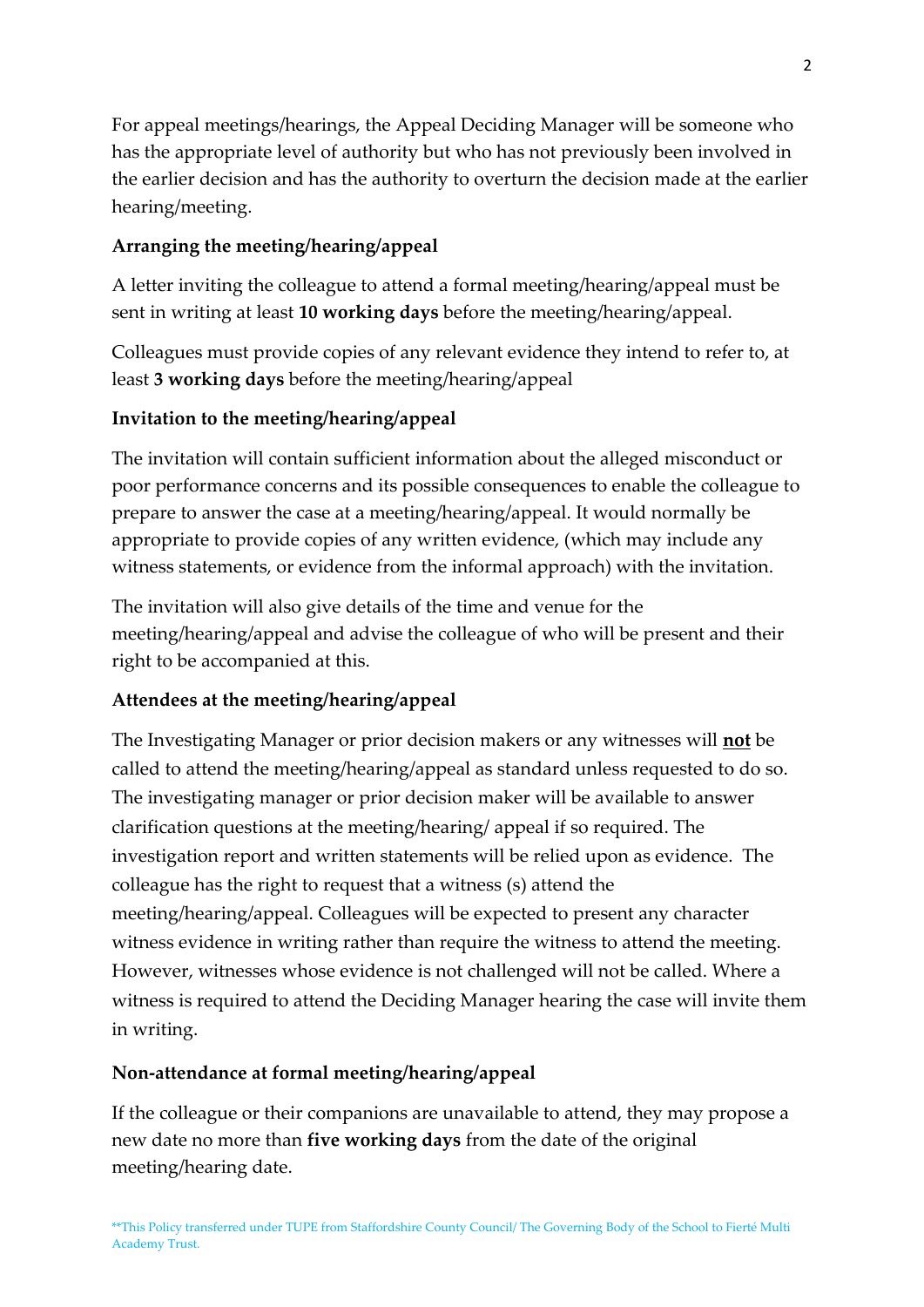If the colleague does not attend the meeting/hearing/appeal without good reason, it should be re-arranged but the colleague will be advised that if they do not attend the rearranged meeting/hearing/appeal, a decision may be made in their absence. They may submit a written statement to be taken into consideration.

Where a colleague is persistently unable or unwilling to attend the meeting/hearing/appeal without good cause the Deciding Manager hearing the case should make a decision on the evidence available.

# **Non-attendance at formal meeting/hearing/appeal – due to sickness absence**

The Deciding Manager hearing the case and colleagues (and their companions) should make every effort to attend the meeting/hearing/appeal. The Deciding Manager hearing the case will respond sensitively when a delay is required as it may arise for a reason related to a colleague's disability or emergency involving dependants. Where a colleague cannot attend due to sickness they must provide a fit note from their GP to certify their absence.

Where colleagues are absent due to sickness, the managing attendance at work procedure will apply as normal. However those responsible for keeping in touch would not normally be the same people involved in the handling of their case. Under these arrangements due regard will be had for what is said by Occupational Health and any information the colleague may wish to provide from their GP. Fierté Multi Academy Trust will arrange for the colleague to see Occupational Health as soon as possible for them to assess their health generally and whether or not they are fit to participate in these procedures. Being absent from work due to sickness will not automatically stop the disciplinary procedure progressing.

#### **Conduct of the meeting/hearing/appeal**

The Deciding Manager hearing the case should introduce those present and clarify roles, explain the purpose of the meeting/hearing/ appeal, how it will be conducted and check that the colleague received the documentation in advance of the meeting/hearing/appeal. The Deciding Manager hearing the case should also check that the colleague is aware of what the potential outcome of the meeting/hearing/appeal may be.

The Deciding Manager hearing the case should establish what the allegations or poor performance issues are and clarify that the written documentation has been fully reviewed. The Deciding Manager will ask questions to clarify any points. For grievance or appeal meetings the Deciding Manager will ask the colleague why they are raising a grievance or appealing.